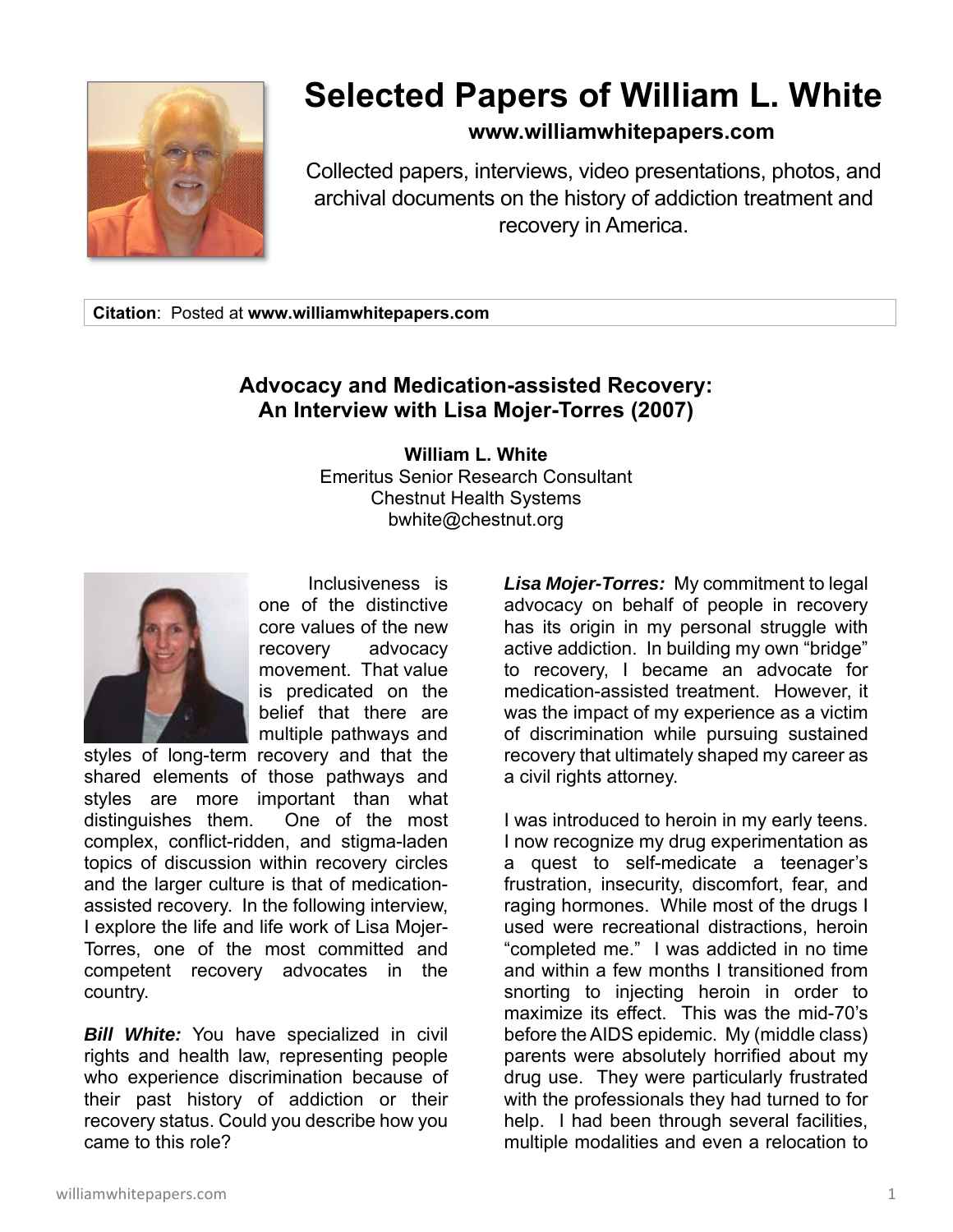Puerto Rico, all of which resulted in a resumption of my heroin use.

Finally, in my late teens, I was admitted into methadone maintenance treatment. Methadone maintenance was the only modality that allowed me to stop using heroin so I could focus my energies on the rest of my life, which by then was in shambles. After a few years of heroin-free stability as a methadone patient (I excelled in college and was admitted to law school at NYU), I came to believe I had overcome my heroin addiction; that it was a thing of the past. And so I left methadone treatment, only to be stupefied and disgusted when a year later, at law school back in New York, I relapsed.

I didn't understand the chronic nature of the disease of opiate addiction. I had no knowledge about the pharmacology of methadone, and I wasn't able to appreciate the crucial distinction between methadone as a medication and methadone as an overregulated, consumer-unfriendly treatment system. And so, when I reentered methadone maintenance treatment, I was ashamed of my failure to manage my heroin addiction and disgusted that I would be subjecting myself to the clinic's control. I knew I didn't have the energy or other resources to maintain active addiction and AIDs was becoming an increasingly ugly reality, but I resented having to go to a methadone clinic day after day; I felt it was demeaning and beneath me.

I despised myself for letting my heroin use get to a point where I didn't have a choice and for the next several years, methadone became the "scapegoat" for all that was wrong with my life. So, I carefully devised a plan that would provide the best possible chance of resuming a drug-free life. I chose one of the finest drug treatment programs money could buy and within a few months, I was weaned off of methadone and introduced to the 12 Steps. My discharge plan, which was pretty much the standard at that time, integrated weekly psychiatric care with daily attendance at Narcotics Anonymous meetings.

At that time, sustaining my recovery was my daily objective and sole function. I was without external pressures or distractions; I had the support of both a wonderful, loving husband and family; and I had never in my life been more committed, more motivated or more determined to succeed. Despite having everything I was told I needed to live "drug-free" (and then some), despite all of the careful planning and coordination of resources, and most of all, despite my best most focused effort (I had never wanted anything more), I failed. I relapsed.

I was caught off guard, on my way to my therapist's office one morning just before my 60th day of sobriety, when I opened my car door, looked down and found illicit drugs there, in the snow. (I thought my "Higher Power" had actually put it there for me.) The experience; the relapse; the failure; the return to heroin broke my heart. Eventually, the weight of that failure also took away my will to live. I believed my addiction was beyond fixing. I was so disappointed in myself; so full of shame (I could not bring myself to share it with my family). I did not think I would ever be free of the hideous monster my heroin addiction had become. I did not want to live consumed with fear, lying to the people who loved and believed in me. I couldn't see the point of continuing to struggle with something I had no control over especially in light of the personal devastation and toll it was taking on all that had ever mattered to me. I just could not imagine continuing to live a life where, at any given moment in time my entire thought process was vulnerable to hijack. And I knew it was only a matter of time before those (drug) thoughts coincided with an opportunity to get high. Not knowing what else to do until I could plan my life's end, I returned to a methadone program.

Something different happened to me during my final episode of methadone maintenance treatment. It began with an increasing appreciation for my own ignorance about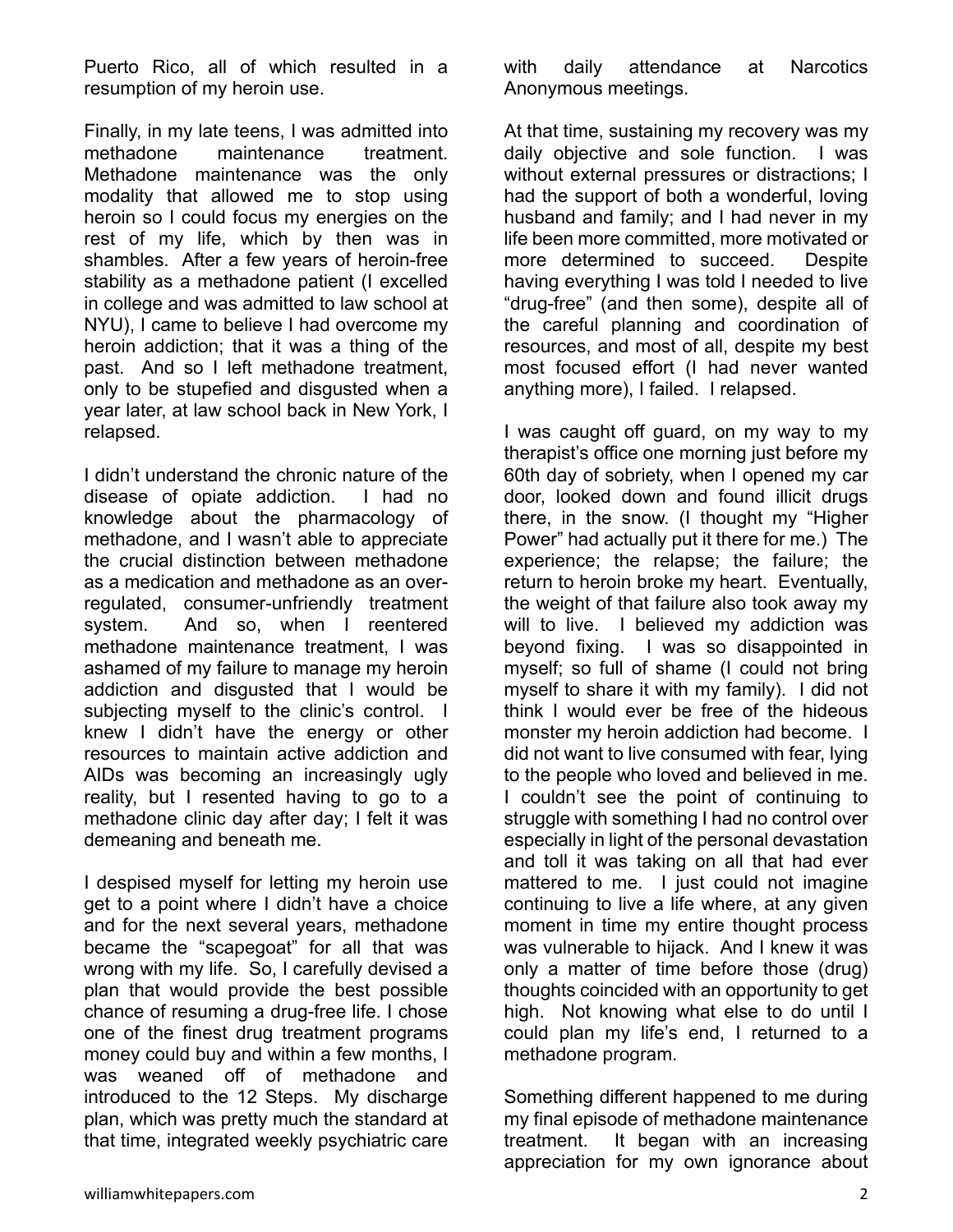methadone. I developed a thirst for factual information and eventually (it was a process), I acquired a thorough understanding of how methadone functioned to manage specific elements of opiate addiction. I came to understand my heroin addiction "monster" as a brain disease; the cravings and compulsions as the manifestation of that disease; and methadone as a medication that could neutralize the symptoms. That understanding helped me to reclaim my selfrespect and dignity and made it possible for me to thrive in methadone treatment. It allowed me to work with my doctor to find the effective dose of methadone that could silence the monster (without invoking arbitrary limits on how long I could continue taking it). It allowed me to "forgive" myself for the failure I thought I had become. In finally learning about some of the consequences of a structurally and functionally damaged brain, I was able to appreciate the limits of my own efforts in trying so hard to manage my obsession to use. I realized that my damaged brain was at the heart of the heroin addiction "monster."

Methadone provided me with stability and, for the first time I experienced freedom from the disease's burdens. After what I'd been through, I felt tremendous gratitude about having access to a medication that is both safe and effective in quieting my cravings. If my drug of choice had been alcohol or cocaine, I wouldn't be in the same situation. Not having to live my life burdened by the limits of active opiate addiction or the dread and fear of relapse has provided me with a bridge to recovery. It has allowed me the capacity to look outside and beyond myself, onto others, especially those who are suffering. The experience has motivated me to share my story and the feedback I receive fuels me with enough courage to continue to do so.

I decided that I would become an advocate and try to help others learn about the disease of addiction with the hope that, as has been my own experience, the information might help them discern

between the part of their disease that is physiological and that which is behavioral. I hope the information will help people to forgive what they really cannot control; and take responsibility for that which they can, including the making of better, more informed choices about treatment and recovery.

Having found a bridge to stability and peace in recovery, I was able to finish law school and pass NY and NJ bar exams. I was in the process of being admitted to the NJ bar association when I became a victim of discrimination. That profound experience would shape the course of my career and impact the path of my own recovery.

I confronted every conceivable type of misinformation and ignorance about methadone maintenance treatment during the "character review" process for admission into the New Jersey State Bar Association. My particular case was subject to committee hearing because I had (naively) answered the (illegal) inquiry about whether I had any history of drug or alcohol abuse truthfully. I had to appear before a committee of six attorneys who would assess the fitness of my character as a potential member of the bar and issue a final ruling. At the time, I was thriving as a stabilized methadone patient for and provided years of clinical records documenting regular random urinalysis (to substantiate abstinence from illicit substances).

My case was not complicated by a criminal record either, which often weighs people down in their recovery. Nevertheless, the committee decided that my admission should be subject to multiple conditions the most offensive of which involved my having to use a legal preceptor to supervise my handling of any clients' funds. I was shocked at these conditions; pained to have been so misjudged and frustrated that the committee wasn't able to process the facts we'd provided. Ultimately my legal efforts to challenge the conditional admission as discriminatory prevailed (and I'm admitted unconditionally in both NJ and NY) but at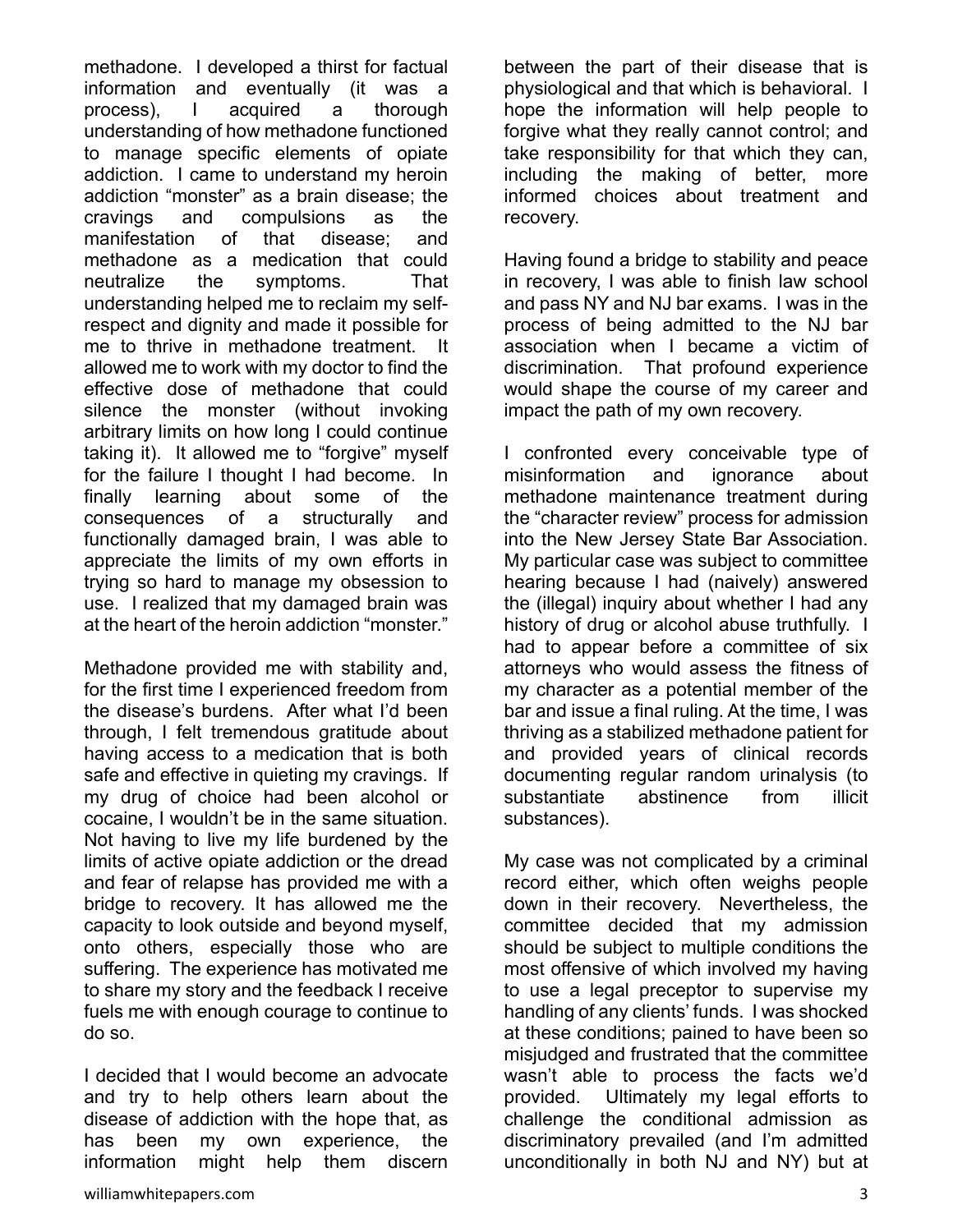great cost to my family and myself. The experience was a wake up call for me; it also changed my sense of priority and the direction of my advocacy efforts. I decided to use my legal skills to help combat discrimination—especially discrimination related to methadone and other medications used in the treatment of addiction. I became somewhat of an expert and began to specialize because quite frankly, nobody else was interested and willing to make the commitment. I had nowhere else to refer people who called me for help.

**Bill:** What do you feel are some of the most significant areas of discrimination facing people seeking or in addiction recovery today?

*Lisa:* People in recovery face discrimination in a broad spectrum of areas, from employment to housing, from denial of access to public services to denial of such basics as medical care and insurance to cover treatment. Those with criminal backgrounds face even greater obstacles as they negotiate the recovery process/their recovery paths.

In terms of the most common discrimination towards people in or pursuing recovery, the area of discrimination that has the greatest impact on the most people is definitely insurance; the inability to secure coverage for those services, including treatment and recovery, which are necessary to overcome active addiction and attain sustained recovery. In terms of what impacts the greatest number of people who are in recovery, it'd have to be employment discrimination: not being able to get or seek jobs, including professional work. The medical profession is probably one of the worst offenders. For people in recovery who have criminal backgrounds, the obstacles which derive from stigma and discrimination are that much more impossible.

But, given everything I've had an opportunity to experience and learn, the people in or seeking recovery who are most commonly the victims of discrimination would have to be, hands down, methadone maintenance patients. There are people who are in critical roles of responsibility and influence (specifically, judges and law enforcement personnel, family court personnel, social workers, clinicians, physicians, and employers) who don't have the requisite medical education and haven't received any training as to the pharmacology of methadone who nevertheless routinely impose prescriptive terms as to whether opiate addicts can enter or remain in methadone treatment. Whether or for how long a patient should continue in methadone maintenance treatment/recovery is first and foremost a medical decision for the patient and his or her treating physician and the prescription by anyone but a trained medical doctor amounts to the practice of medicine without a license. You wouldn't believe the amount of arrogance, ignorance, and selfrighteousness expressed in opposition to methadone maintenance.

And since you asked, governmentsanctioned discrimination is perhaps the most significantly offensive because our tax dollars are paying salaries and financing services and programs that actively discriminate against those in methadone maintenance treatment by refusing to admit or accommodate them or by refusing to even offer medication-assisted treatment as a valid treatment option or referral.

*Bill:* Do you represent people spanning the whole spectrum of discrimination cases?

*Lisa:* I have developed a specialty in representing methadone patients, but there are specialties within the practice of law and I regularly refer clients to housing specialists, criminal attorneys or others. One of the problems facing recovery communities is the need for local referral networks of attorneys who can pursue discrimination claims. There is also a need to establish a referral of "recovery supportive" attorneys across the specialty areas as an important and much needed recovery support service/resource.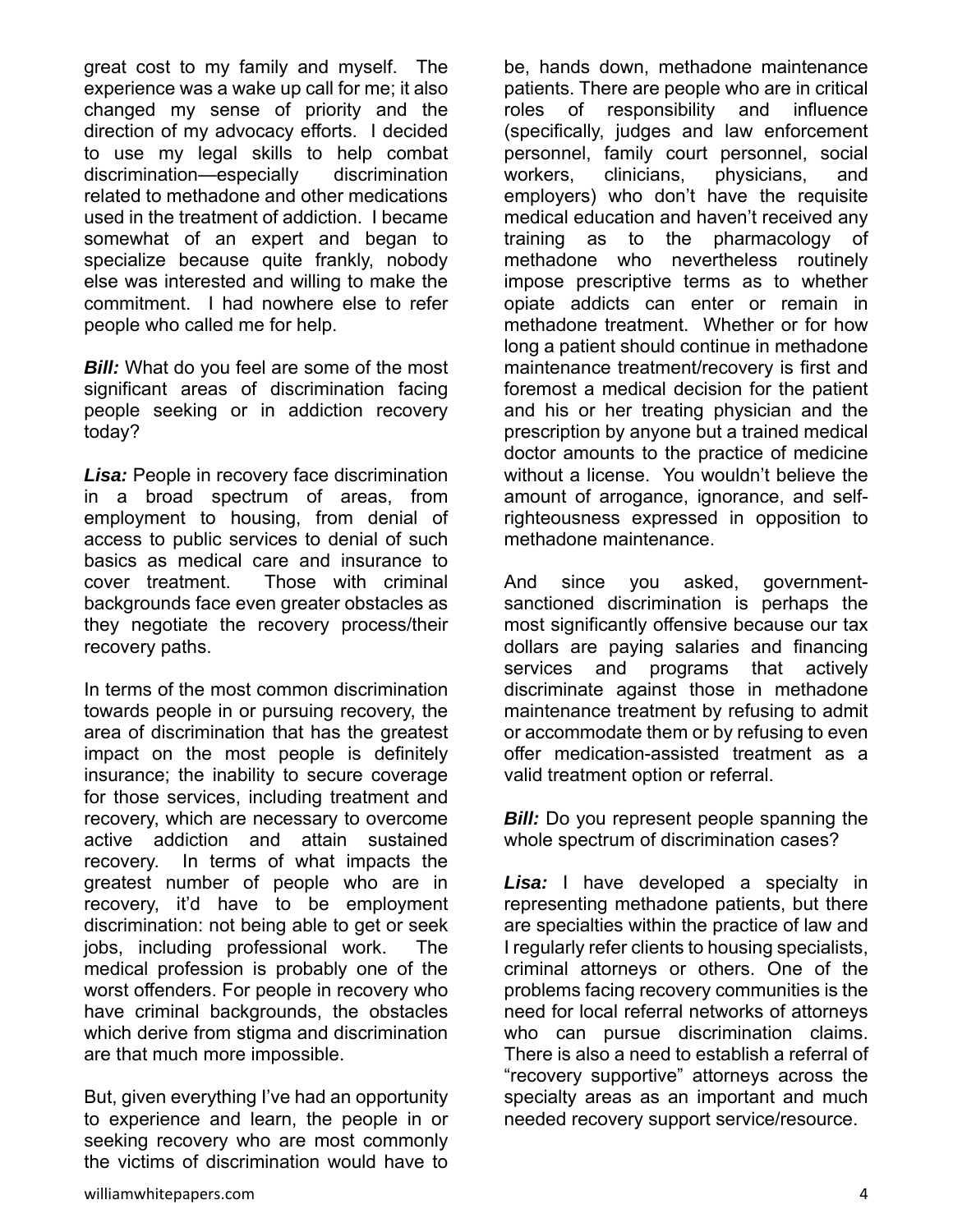**Bill:** Where do we start to end such discrimination?

*Lisa:* First and foremost, we have to educate members of the recovery community that they have rights. Discrimination is happening all the time, but too many people don't recognize it. Many, many addicts believe that they deserve to be treated badly and that they (the addict) brought it on themselves by continuing to use drugs so they passively accept (mistreatment) by others. Most important, these feelings tend to outlive the active addiction and permeate recovery, often for years. Even when a person in stable recovery is mistreated, distorted perceptions about his/her own past drug use makes it hard to identify actionable discrimination. Too many people, including addicts, believe addiction is a personality disorder that can be fixed with resolve and determination.

Stigma and misinformation about how simple or easy it is to voluntarily stop using drugs contributes to intense shame and low self-esteem in addicts who fail to do just that, regardless of their personal efforts or desire to stop. This shame in combination with public and private condemnation in the form of discriminatory acts are often accepted as the price of indulging in drugs and tolerated as consideration for being an addict. Without correcting the fallacies upon which stigma flourishes and discrimination is enabled, the cycle is perpetuated. So education about how to recognize discrimination is only part of any meaningful effort to end it. Without a foundational understanding about the disease components of addiction and how they weigh in on the perpetuation of stigma and discrimination, it isn't likely to be challenged

As a civil rights attorney, I am often challenged to discern between the effects of stigma, which are horrendous, almost always rooted in ignorance (but not necessarily illegal), from discrimination which involves a violation of established law. Identifying discrimination is the simplest of my tasks. Even victims who know that discrimination is unequivocally wrong and illegal, have reservations about whether or how to respond.

Ironically, in deciding to affirmatively challenge discrimination, the victim runs the additional risk of exposing her/himself (as a former addict) to even more people. Legal challenges can be incredibly expensive both in terms of time, energy and money to fight. Because the law isn't always clear or strong, the effort can involve much more risk than most can afford. Much depends upon where the discrimination occurs and the particular parties and facts involved. Victims with longer, more established recovery histories fare best, although documentation is the exception. Only the smallest fraction of these cases result in verdicts with damages for emotional pain and suffering and I have yet to know of any victim who wasn't absolutely devastated by having their hard-fought recovery interrupted with discriminatory acts. (It's hard enough to forge a path and build a life in recovery that doesn't revolve around drugs without the added obstacle of discrimination.) For these and other reasons, people in recovery from drugs and alcohol addiction who believe they may be victims of discrimination more often elect not to pursue legal challenges.

We must remember, though, that in addition to the victims of discrimination not pursuing their rights, many of the state and federal offices that are charged with enforcing the laws against discrimination do not prioritize discrimination against people recovering from addiction. The national recovery community, through Faces & Voices of Recovery, is taking a lead in making the fight against discrimination towards people in recovery a priority.

So, to respond directly to your question, we can begin to put an end to discrimination through a national educational initiative to inform people (including and especially those who are directly affected) about how addiction is a disease of the brain and how and why discrimination towards those who are in recovery is wrong and illegal.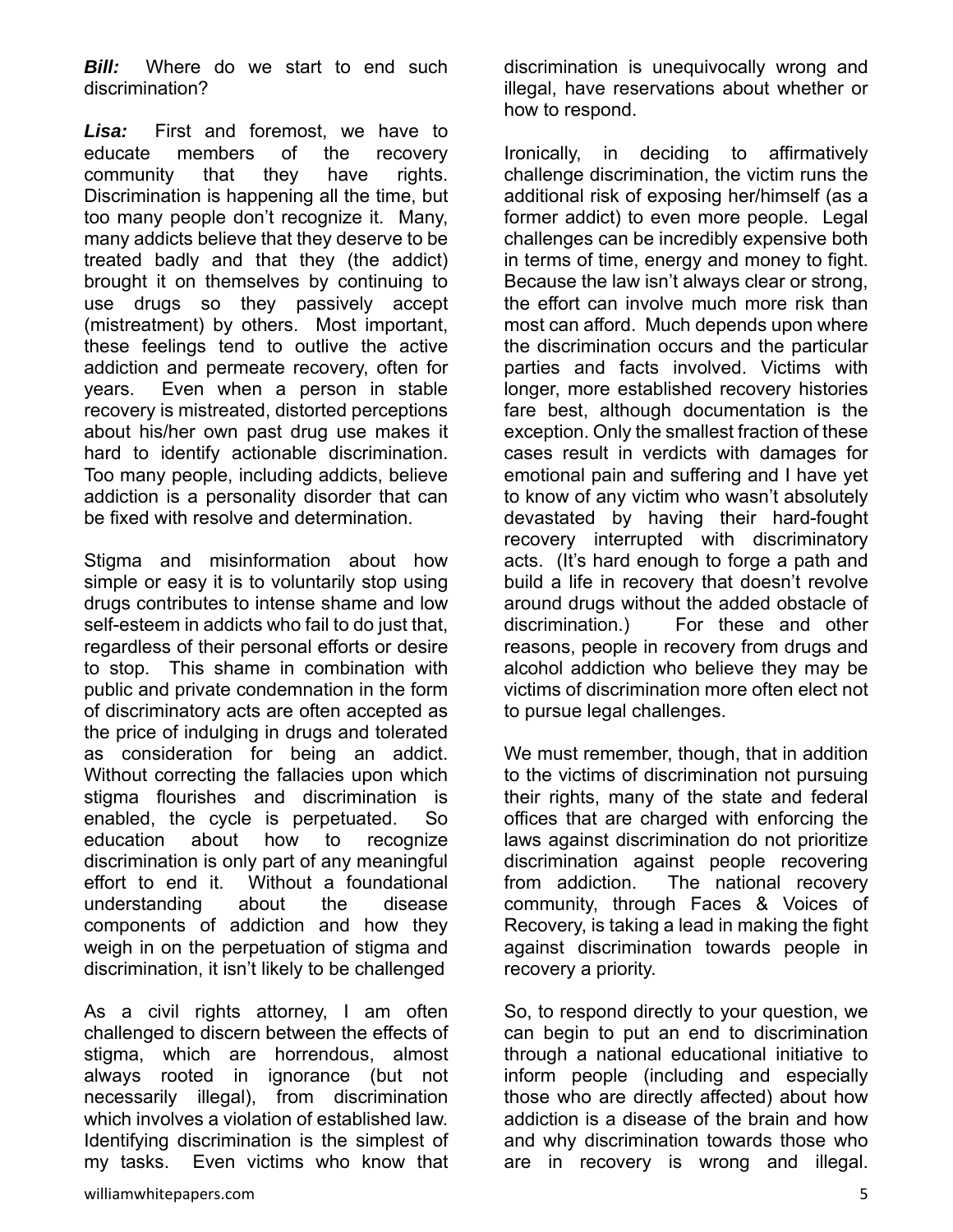However, this discrimination will only end when we stop remaining passive victims and work together to identify and challenge each and every instance of discrimination. Through a coordinated, nation-wide search for federal, state and local discrimination cases, we can identify the most promising fact patterns for establishing the most favorable legal precedence. The effort will result in a most powerful message not to screw with the recovery community.

*Bill:* Do you feel like we're making progress in ending these kinds of discrimination?

*Lisa:* I really do, but I'm "cautiously" optimistic, sometimes even hopeful, about the future. We're not anywhere near where we need to be, but the progress is significant. The scope and depth of the scientific understanding of addiction is growing exponentially. I am also hopeful that the huge gap between breakthroughs in the neuroscience of addiction and the public "cultural" understanding of addiction is finally closing. The recognition that addiction is a brain disease and that there are increasing numbers of options to effectively manage this disease in ways that allow people the ability to enjoy full and productive, normal lives—is a crucial principle to communicate to the public.

HBO's Addiction project is very promising. Other organizations including the Robert Wood Johnson Foundation, Faces & Voices of Recovery, Join Together, CADCA and local recovery community organizations are using the film, which showcases the latest science and clinical practices and the use of medications is up front and center. The show, I can tell you, is entertaining, riveting, potentially powerful and by far the most effective media product I've viewed to date in helping the public comprehend how addiction is a chronic, brain disease. While this film could and should have been more inclusive of the recovery process, as an advocate of medication-assisted treatment and recovery, I consider this film a gem. This film and coordinated events should provide an opportunity for dialogue on an issue that touches as many of us as it does and impacts upon our culture and life quality.

*Bill:* What is your personal response to seeing this new science of addiction finally reach the public?

*Lisa:* The prospect of there being a vehicle to help inform the public about what we know to be true regarding substance addiction absolutely thrills me. That a major media entity would assign award winning filmmakers the task of creating an entertaining film on the subject is about as big a lottery win as the addiction advocacy field could imagine.

I've been telling and re-telling my story because it's the only way I know to help others appreciate the significance of the "science" of addiction. You know, I've participated in numerous stigma and discrimination study panels (on the addictions) that have each consistently recommended national marketing campaigns geared toward communicating the facts, including medical disease aspects, of substance addiction to the public. Faces & Voices of Recovery commissioned a study as to the "public's" receptivity to the "disease" issue and it turns out to be a complicated issue that hasn't yet been successfully communicated.

So this HBO film, which I believe does such a magnificent job of communicating this very tricky issue in a way that is far more entertaining and at least as effective as my sharing my story, is incredibly welcome and appreciated. For the very first time, this film allows me to sit down and catch my breath for 90 minutes or so, until it's over and we can begin to take advantage of the dialogue it's no doubt provoked and then to plan and figure out how to best use it as the heart of an educational initiative for special populations, including our state's legislature.

When I first had to return to methadone treatment, after believing I had overcome my heroin addiction once and for all, I was annoyed and ashamed. I "tolerated"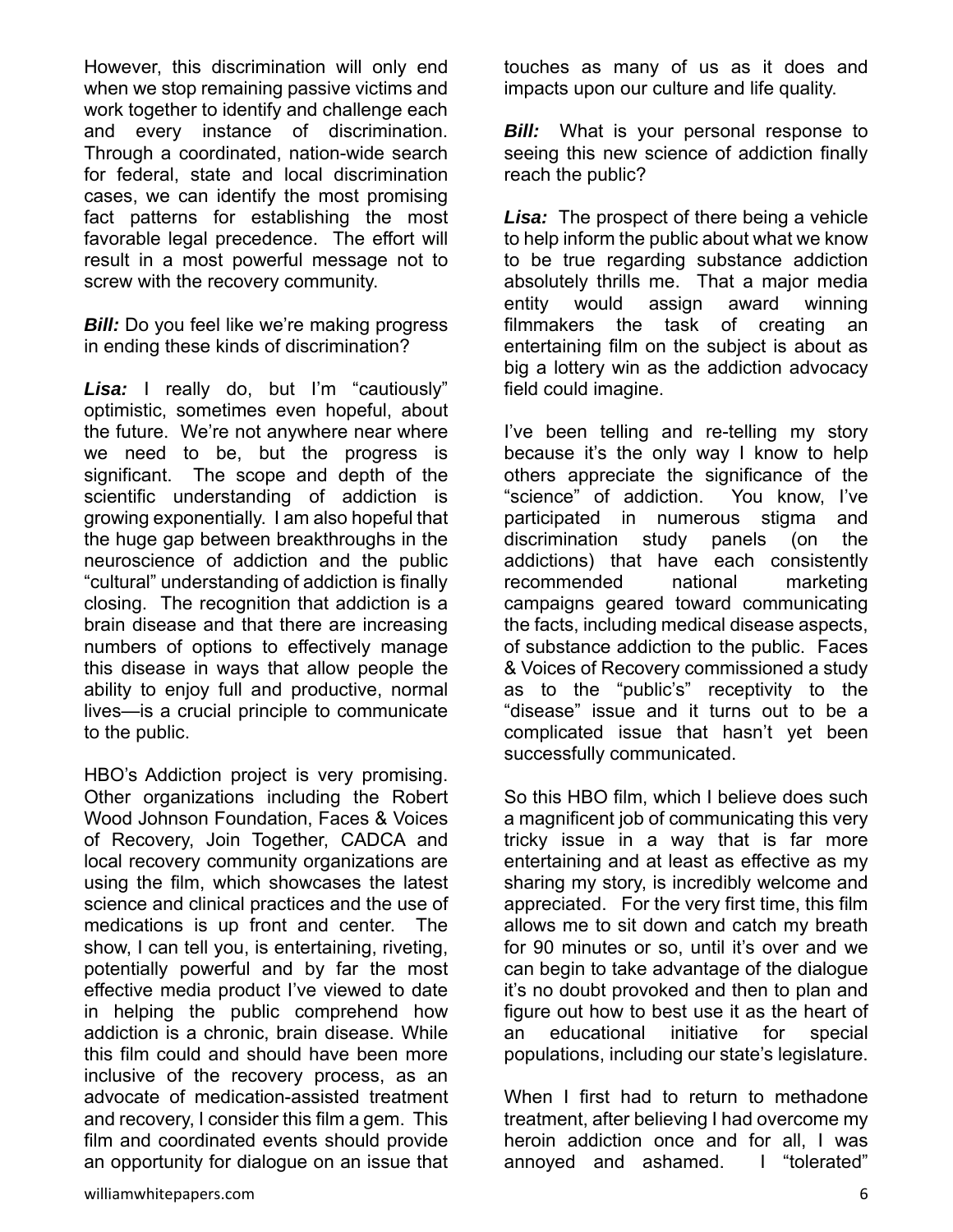methadone as a temporary solution to my drug addiction. When I last returned to methadone, after my best chance for an abstinent recovery (in terms of treatment resources, recovery support and personal motivation) failed, I was absolutely broken. The experience took away my desire to live because it became painfully clear that, the best of my inner strength and determination was not good enough. I did not believe there was anything left with which to fight my addiction.

It wasn't until I came to understand that there are actual sections of my brain that are structurally and functionally different from a "normal, healthy" brain that I was able to appreciate how my determination could never be a match for something that isn't working; it'd be like trying really hard and then expecting to walk on a broken leg. I stopped hating myself for what I believed were defects of character and began to take comfort in the logic that a medication could be helpful in the management of my disease. And I came to understand that an effective dose of methadone could silence the horrific, monster cravings for heroin and the obsessive thinking about getting and being high. That same dose neutralized the overwhelming emptiness and void I used to dread, without heroin. I can't begin to express how absolutely life altering this realization has been for me. This is why I am so passionate about educating others, including and especially those suffering from addiction.

*Bill:* Lisa, what do you think are some of the most pervasive misconceptions about methadone that continue, not only among the public, but also the treatment communities and the recovery communities?

*Lisa:* The most pervasive misconceptions about methadone center around the images of the methadone patient as the same or similar to that of a mentally deranged, homeless, unemployed, semi-dangerous, person in an obvious state of intoxication, (nodding off here and there), eager to share

barely coherent stories about the worthlessness of methadone. In its zeal to "entertain" the media have irresponsibly perpetuated this inflammatory image as the product of "methadone". That image fails to communicate accurately, the complete picture of the person's circumstances because quite frankly, it's more depressing than entertaining. The true facts about the people whose images are published are that that they are almost without exception: indigent, either homeless or in transitional housing, unemployed, unskilled/ uneducated, poly-addicted and under the influence of some other substance (most likely benzodiazepine) and, more likely than not, suffering from a psychiatric disorder (more likely than not, undiagnosed and/or untreated).

The most visible of the stereotypical methadone patients are people in government-subsidized methadone maintenance treatment programs in larger urban areas. These have evolved into a sort of "harm reduction" net, catching chronic opiate addicts who are mentally ill, polychemically addicted; and without resources, family/community integration or prospects (i.e., their addictions having burnt the bridges to a normal, healthy, independent, addiction-free life). Their use of methadone has been identified as the primary "cause" of their failure to thrive.

Methadone is specific to treatment for a single class of drugs: the opiates (note, it is also used as analgesia to treat pain). It makes absolutely no sense to heap such high expectations upon a single medication (can you imagine expecting insulin to cure overeating?). The fact that patients suffer from active poly addictions or psychiatric disorders while in methadone treatment is not due to any defects in the medication/methadone hydrochloride. Methadone has limited scope and purpose; it is not, nor was it ever intended to be "a magic bullet" to cure all addiction, or even to cure all of the various behavioral elements of opiate addiction.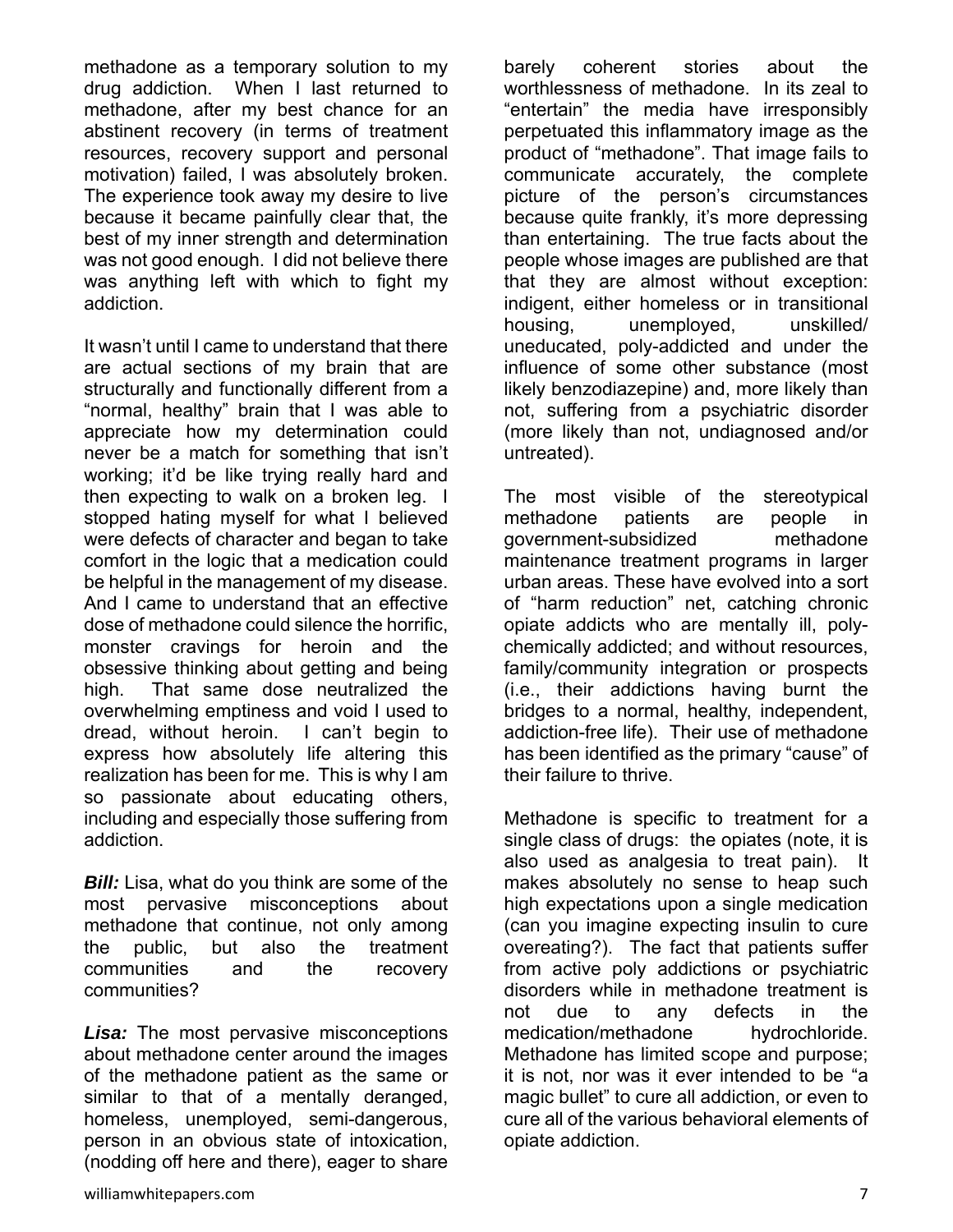Although methadone's efficacy centers on ending addiction to opiates, terminating patients from methadone (maintenance) treatment wouldn't be indicated for patients who do not abstain from abusing other substances because. At a very minimum people who are receiving methadone treatment with poly addictions (often with cooccurring disorders) are subject to observation by professional staff at the very least, once daily, preserving the possibility for effective interventions.

Without referral to mental health and/or poly substance treatment services, most patients with co-occurring diagnosis who are also poly addicted linger for years in the early or intensive phases of methadone maintenance treatment. Adding to the problem is the fact that in the course of their lingering, many of these patients require detoxification from alcohol, benzodiazepine, etc. However, many facilities will not accept or accommodate methadone-maintained patients. Many long-term residential treatment facilities and halfway houses are notorious for refusing to admit patients who take methadone to manage their opiate addiction.

In addition to a lack of access to treatment in long term facilities, access to acute care such as in-patient detoxification services for methadone-maintained patients from benzodiazepine, alcohol, cocaine, etc. is also limited. Mental health facilities that will diagnose, admit or treat methadonemaintained patients are also rare. Some of these limitations are due to a lack of resources including funding but more often than not, stigma and discrimination are involved. Unfortunately, the patients who are most in need of these services are also those most visible to the public and least likely to refuse a media interview where the negative image is perpetuated.

What you never see associated with methadone is the countless numbers of professionals, such as lawyers, doctors, business people, celebrities, artists, athletes and others who have been and continue to

be sustained on methadone for years. They are the stigma-silenced voices of methadone in the United States.

**Bill:** Do you see methadone clinics developing more recovery- oriented philosophies in service practices?

**Lisa:** Only to the extent that there is funding to cover/reimburse for these services. We're beginning to see an interest in expansion, but without incentives/funding and technical assistance to assure system-wide compliance, we are not likely to begin seeing a serious expansion of these services soon enough.

I believe there is a clear distinction between patients who are in the earlier phases of methadone treatment from patients who have achieved pharmacologic stability and are in sustained recovery, no longer using illicit substances, etc. At this point, the medication's functions change from one of "treatment" for primary active opiate addiction to that of supporting and sustaining recovery and relapse prevention. I believe that as the field of substance addiction treatment begins to shift in orientation from acute care to one which is consistent with our knowledge of substance addiction as a chronic disease, the shift in services will follow. Again, though, the incentives, technical assistance and accountability for outcomes, etc. will have to be in place to assure more than a superficial transformation. Token compliance with illdefined concepts such as "clientcenteredness", "recovery", and "recoveryoriented services", "recovery support services", etc. won't do the job.

There also needs to be a respect for and deference to the organized recovery community to determine the process and deliver the particular services for each client, allowing him or her to identify their individualized paths to recovery. Otherwise, as with the rest of the treatment field, recovery-oriented philosophies and services will be limited and referred to the current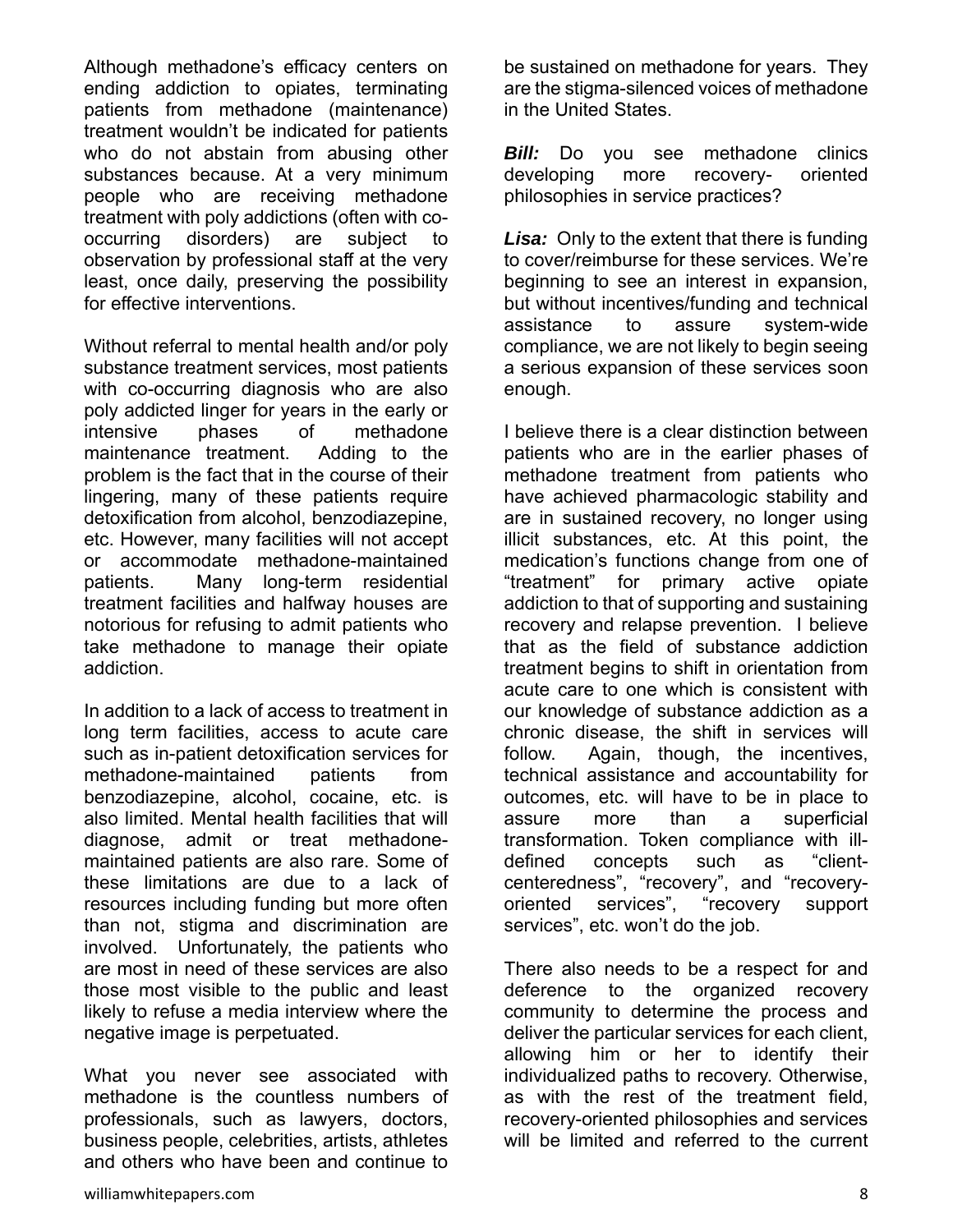universe of established volunteer, peer-topeer 12 step recovery meetings.

It is time that we nested methadone within a vibrant recovery culture and made sure that an array of comprehensive services are available for every patient who crosses the bridge from treatment into recovery through the nation's methadone clinics.

**Bill:** Do you think pilots of peer-based recovery support services in methadone clinics is a sign of changing attitudes towards medication-assisted recovery?

*Lisa:* I think these pilots are signs of changing attitudes, but it's the actual behavior I'm more concerned about. When addicts who responsibly take prescribed medications are no longer subject to rejection, singled out for special treatment or given conditional privileges, when they are treated as equals and not distinguished due simply to the fact that they take a medication, then I'll begin to relax. Why shouldn't someone who takes Suboxone or methadone for chronic opiate addiction who has achieved and sustained abstinence receive equivalent respect for their courage and wisdom, for their individual treatment experiences? As an advocate for diversity in recovery, I wonder why can't they celebrate and be celebrated for their unique recovery paths? When this happens, then I'll believe the underlying "attitudes" may be changing.

I believe these "pilots" are actually evidence that these attitudes aren't changing fast enough. If the doors to all peer-based recovery support services were truly open to methadone-maintained patients, the methadone patients would not need funds to develop parallel tracks of "segregated" services or participation in those services would be optional, rather than, the only option.

**Bill:** What do you see as the future of medication-assisted recovery?

*Lisa:* Quite simply, I believe the future is in the development of medications that

respond to the changes and deficiencies in the brain structure and function associated with addiction. The pharmacotherapeutic benefits of methadone and Buprenorphine for opiate addiction include cessation of opiate cravings (among others). I believe we'll see the introduction of medications to provide similar benefits for alcohol, cocaine and methamphetamine in the future. There are a very promising medications to look forward to which help alleviate cravings for alcohol, methamphetamine and cocaine. Also, given that a specific addiction-related gene has been isolated, a vaccine to prevent addiction onset isn't outside the realm of possibilities and, according to the neuroscientists at the Picower Institute, a vaccine is certainly possible within our lifetime.

We're learning new things about the brain all of the time. I recently read an article where stroke victims who had brain damage at very distinct parts of the brain actually "forgot" that they smoked cigarettes and the implications for other substances of abuse/addiction are fascinating. I am very confident in science; it's what the rest of us do or don't do with it that matters. If we can't put a serious dent in the stigma, misinformation and myths about addiction, the cycle of active addiction, blaming the addict, criminalizing addiction and the endless costs of the war on drugs will continue to spiral out of control (and the chasm that exists between science and reality/practice will continue to deepen).

We are an "anti-medication" culture in that the use of medication (including how much and for how long) is subject to judgment and often perceived as a "crutch" to the human will. The ability to refuse medications (even those known to be safe and effective) is always applauded and "no medications" (i.e., women who refuse epidurals during labor are heralded as heroes) are always preferred as the ideal.

My hope, and that of my colleagues, is that with the introduction of new safe medications which are incredibly effective in eliminating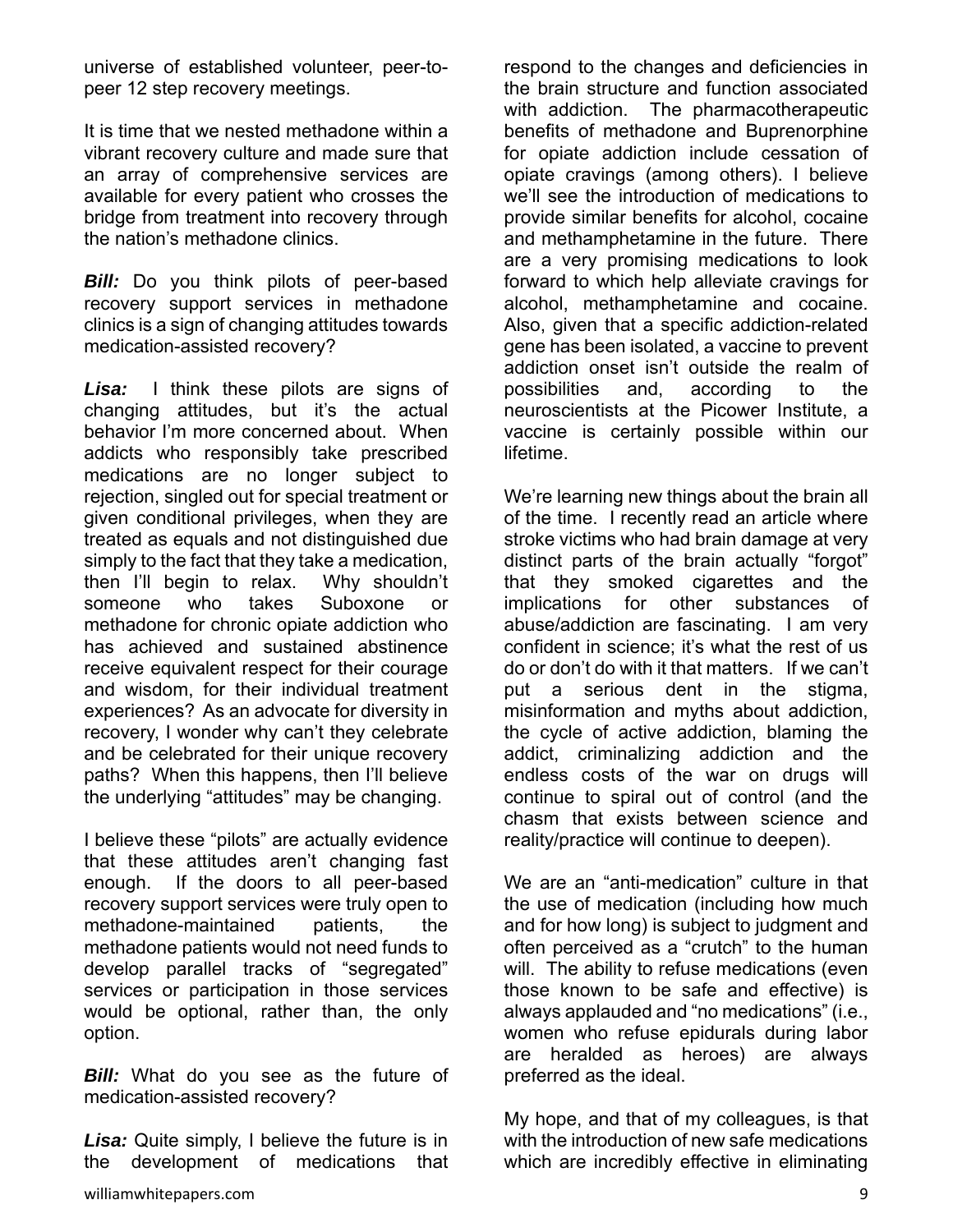cravings for alcohol, medications will begin to become more and more widely used and accepted. With their increased use, acceptance of medications as a legitimate component of treatment, recovery and prevention of addiction to substances will evolve to become a norm. I am hopeful that in combination with public understanding and acceptance of addiction to substances as a disease, the anti-medication era in the treatment of addictions will begin to fade out along with the myths, misinformation and, ignorance. I have confidence that in addressing ignorance and bias with education and eventual de-criminalization, stigma and discrimination associated with methadone will no longer function as an obstacle to people's recoveries.

I continually scream at the top of my lungs, "Medications are not a magic bullet for addiction!" Medications offer different benefits to different people at different times of their life and at different stages of their diseases in order to manage different components or symptoms. Addiction is a chronic disease for which, at this point in time, there is no cure (but look out for vaccines within our lifetimes). Medications are important management tools just as they are with other chronic diseases (compare the development of medications and other aids to ease the withdrawal of nicotine addiction). Whether a medication is something to be used briefly or for a lifetime is not a question for political debate but a very personal decision that is most appropriately left to a patient and his or her doctor.

The key for me as a "consumer advocate" is to make sure competent consumers have accurate information in order to make informed decisions about whether or not a particular medication, treatment service, regimen, modality or facility might be something that could be of benefit to them. A primary component of that information is education about addiction as a medical disease with behavioral components.

*Bill:* You have served on the National Advisory Council for the Center for Substance Abuse Treatment (CSAT). Describe what you tried to bring as a recovery advocate to that role.

*Lisa:* Each Council is different and you serve primarily as an advisory resource for the Director. CSAT's Advisory Council provides an invaluable opportunity to impact on the future of the national treatment (and recovery) field. As a Council member, I considered my primary role as a representative of "consumers" (of addiction treatment and recovery support services) with always a special interest in medicationassisted treatment and recovery. The weight of a unified Advisory Council is a very powerful tool in helping to direct future policy, funding and other Center initiatives. I am most proud of the impact we had on assuring that the "authentic" voice of recovery was represented throughout the Recovery Community Support Program (RCSP) grant application and award process. Subsequent generations of RCSP funding assured that the local recovery advocacy organizations had a vehicle through which to become active. Those organizations provided a structural foundation for the vibrant and wildly successful national recovery organization, Faces & Voices of Recovery.

*Bill:* The RCSP program in its early renditions helped spark a lot of the recovery advocacy activities around the country and then shifted its philosophy away from advocacy and toward peer-based recovery support services. A lot of people are concerned that this will result in a lost focus on advocacy among local groups. Do you share that concern?

*Lisa:* Absolutely. The earliest RCSP grants provided an enormously important source of foundational support which helped to launch the national recovery advocacy movement, represented today through Faces & Voices of Recovery. However, as the organizational grants run out, many of these advocacy organizations aren't able to secure funding to continue operations. People in recovery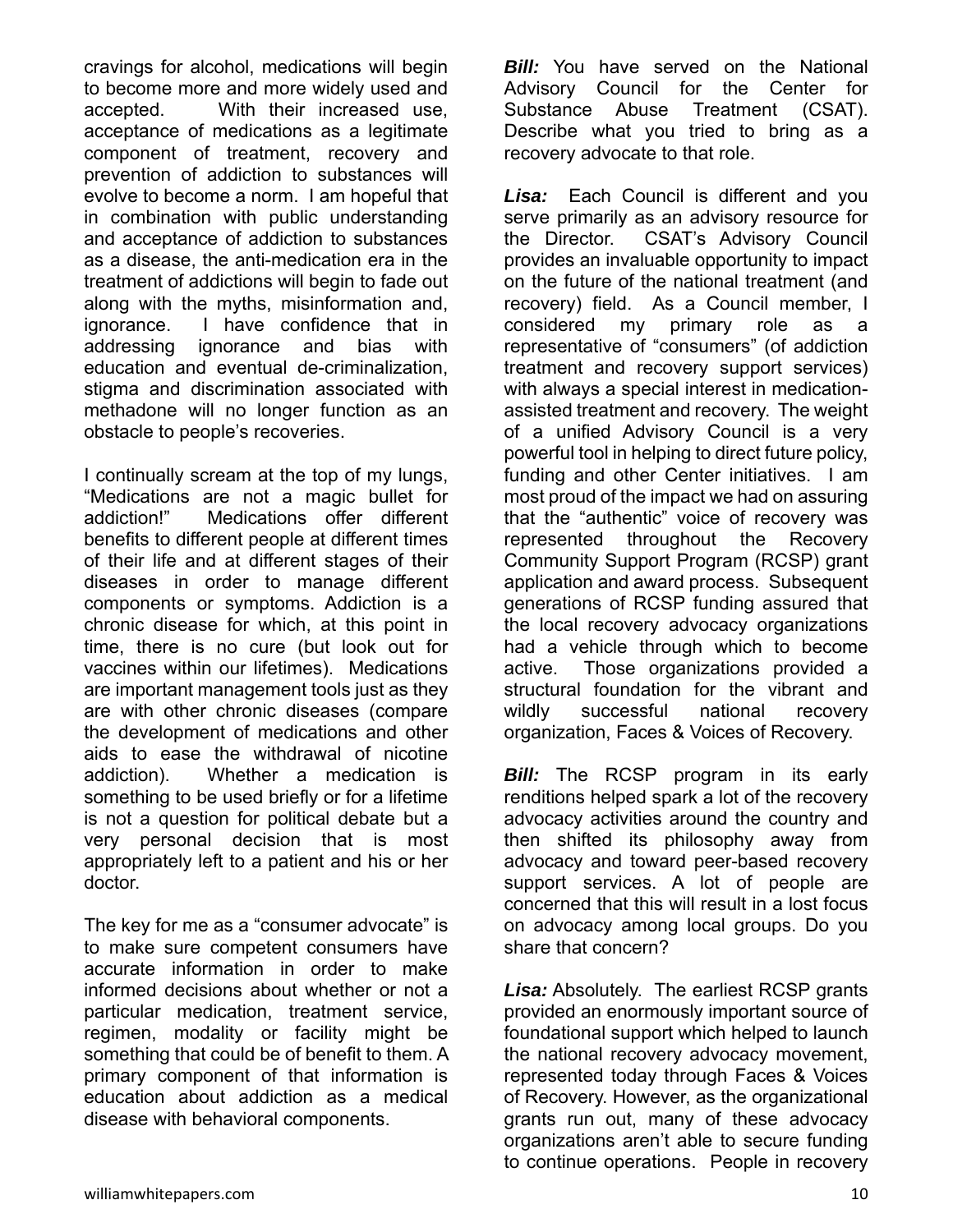who identify themselves "publicly" are vulnerable to stigma and discrimination and unfortunately this same stigma and discrimination functions as the very obstacles that prevent people in recovery from becoming active advocates. In addition to the negative consequences from the public exposure, the national and local recovery advocacy organizations ask for contributions of time, money or other specific resources. Studies show that the vast majority of people who overcome addiction do so without resort to traditional professional treatment or peer-based recovery support services, so the sense of "external" gratitude is rare.

Recruitment into the recovery advocacy movement is definitely a high art form that we are working to perfect. It will be some time before local recovery advocacy groups can transform themselves into selfsustaining organizations. And, of course, the local recovery organizations are the foundation of the larger, national recovery advocacy movement, so the shift of funds from organizations to services impacts us all. Until addiction is de-criminalized and the public changes its image and understanding of addiction to substances as a primary medical disease of the brain, we need every single penny we can borrow, beg or steal to help support the cause. Until people's fears are alleviated, we will need help.

**Bill:** The National Alliance of Methadone Advocates (NAMA) received their first RCSP funding, which I think is the first RCSP funding of a methadone-related organization. How important do you see the issue of linking recovery support services to methadone clinics and other medicationassisted programs?

*Lisa:* I think the link-up of recovery support services to methadone programs is crucial for both stigma reduction and for retention in methadone. The extension of the chronic disease model into methadone means the acknowledgement that methadone maintenance can and, if the continuum of care is followed, should function as a

resource of recovery support. That having been said, the introduction of supplemental recovery support services tailored especially for methadone maintenance patients is a logical progression.

In a perfect world, long-term stabilized patients in methadone maintenance wouldn't need support services any different from anyone else in long-term recovery. However, until we eradicate stigma and discrimination towards methadone, these services will be invaluable in establishing a supportive recovery environment in which patients can thrive. With recovery support services, more stabilized patients are likely to continue taking methadone and from this population come future leaders. Likewise, the pool of potential recovery support peer/mentors deepens.

I am thrilled that the National Alliance of Methadone Advocates (NAMA) aligned with Albert Einstein Hospital to receive an RCSP grant. I look forward to this project's legacy, which should be a host of replicable models of recovery support services for methadonemaintained patients.

The methadone advocacy field also needs consumers who can lead the way toward a greater integration of medication-assisted treatment and recovery models with 12-Step and other recovery models (many half-way houses and residential treatment are intolerant of methadone maintenance as a legitimate treatment for addiction). The stigma attached to methadone makes it difficult to recruit such potential leaders and they are unlikely to voluntarily step forward into such positions of visibility. The RCSP program of support services for methadone maintenance patients should provide a very rich environment from which to recruit advocates and mentor new leaders. We need an affirmative plan to actively recruit and promote such leaders from the hidden world of those who are thriving methadone maintenance.

*Bill:* Describe that hidden world.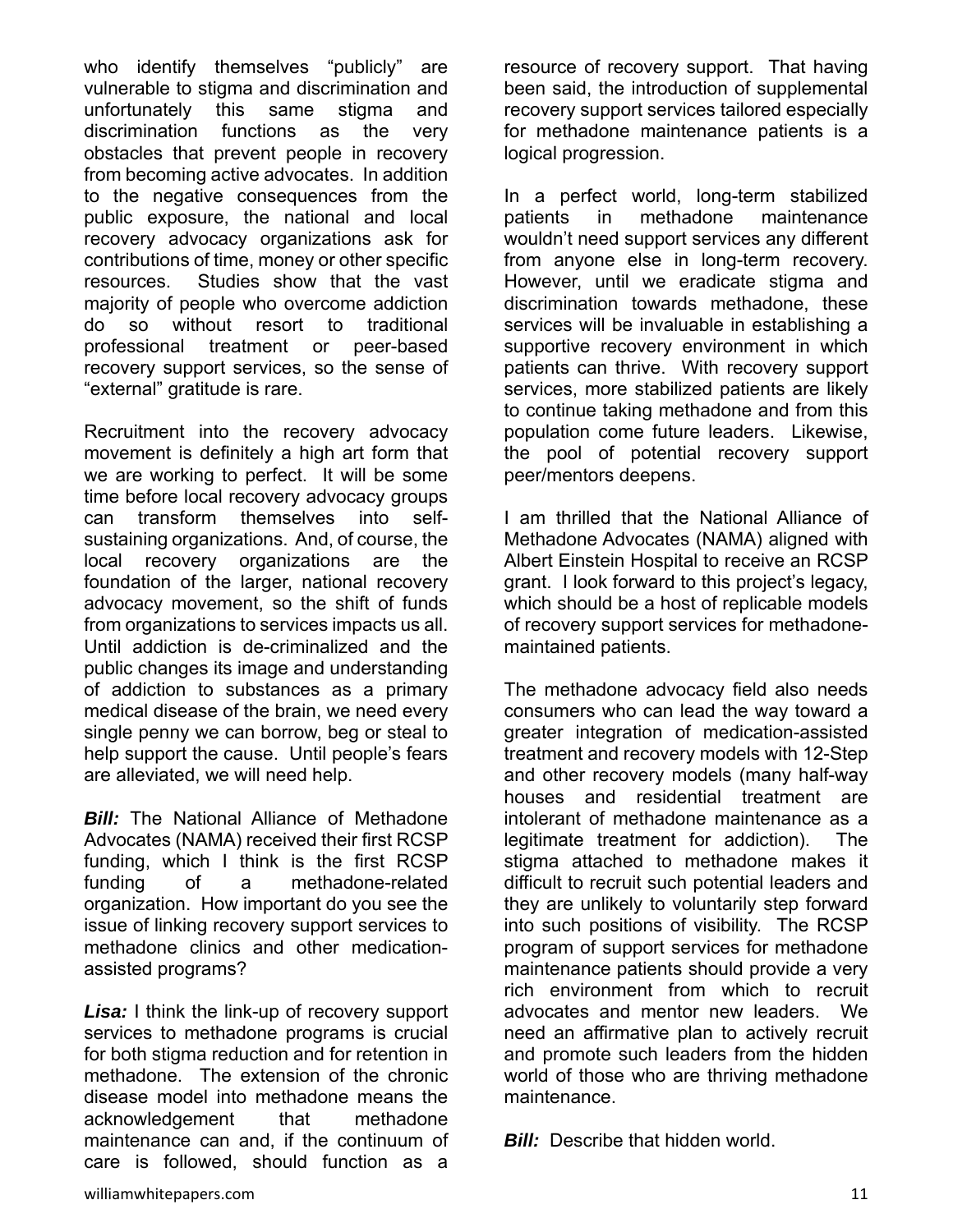*Lisa:* I once spoke at a reception at a medical maintenance program in New York City that had some 200 "elite" methadone patients. I spoke about the legitimacy and effectiveness of methadone and the misguided stigma and discrimination attached to it, as I always do, but I also spoke about how we were victims of the stigma and discrimination and how it was incumbent upon us to change that. It was an incredible experience. There were enough lawyers in the room for our own Bar Association and at least five or six doctors. There were artists and celebrities all over the place and highly successful business people offering money to support the cause. It was a wonderful, hopeful day. I left with lots of names, phone numbers and email addresses and many commitments to help. We were all going to join committees, pool resources and work on action plans.

A couple weeks later I started making calls and sending emails but I got almost no responses; it was frustrating and I was baffled. How unique and how valuable it was just to have a social network of new friends each with this common bond (never mind our combined potential to do something positive for ourselves). I hoped we would share experiences and work together on a vision for eliminating the stigma attached to methadone, but people weren't returning my calls. I began to get angry and then it occurred to me that this "non-response" was actually a consequence of how deeply stigma and shame permeates the lives of people in methadone maintenance. While I am furious with the extent of the stigma, I really feel nothing but compassion for the victims, my fellow patients.

There is a large hidden universe of mainstream (and quite exceptional) people whose lives differ from that of anyone else's in only one small respect: the daily task of consuming a specific medication to help sustain recovery from opiate addiction But the effort in keeping that fact a secret is unbelievably costly in that it takes enormous effort to keep track of who knows what and how much. In social situations, rather than

relaxing, and sharing your thoughts and feelings with friends, family members, you're dodging this question and avoiding that subject, all in an effort to protect that which you're unwilling to share. And so it isn't relaxing or even fun, but it becomes work to be in the company of others who don't know some or all of the facts about who you are. And I know this because I also live it; believe it or not, in the course of my advocacy work and educational efforts. It is actually easier for me to share intimate details of my life with total strangers than it is for me to tell some of our friends I was ever an addict.

*Bill:* You've been involved in all of the major advocacy meetings at a national level in recent years. At a personal level, do you see a lessening of isolation of the medicationassisted recovery advocate from the larger recovery community and recovery advocacy community?

*Lisa:* I think that is changing; I hope it is lessening. People have come up to me after I've presented and told me that hearing me speak has affected their former hostility, skepticism or even their ignorance toward the role of medication in recovery. The best part of what I do is to hear this type of feedback, especially when it's from someone who is directly affected. On a national level, in terms of the recovery community, I have noticed a definite trend in expressing more tolerant attitude toward medication-assisted treatment and recovery; no doubt. However, one word of caution is that the bias against methadone and other medications runs very deep and it's just that it's now become politically incorrect to express it publicly. Personally, I'm much more comfortable knowing who my adversaries are and what they're thinking.

I believe it is critical that diversity and the inclusion of medication-assisted recovery were structured into the very founding principles of Faces & Voices of Recovery and that Faces & Voices has thoroughly absorbed this principle. Its leadership has reinforced. I volunteered to be among the first group of original board members to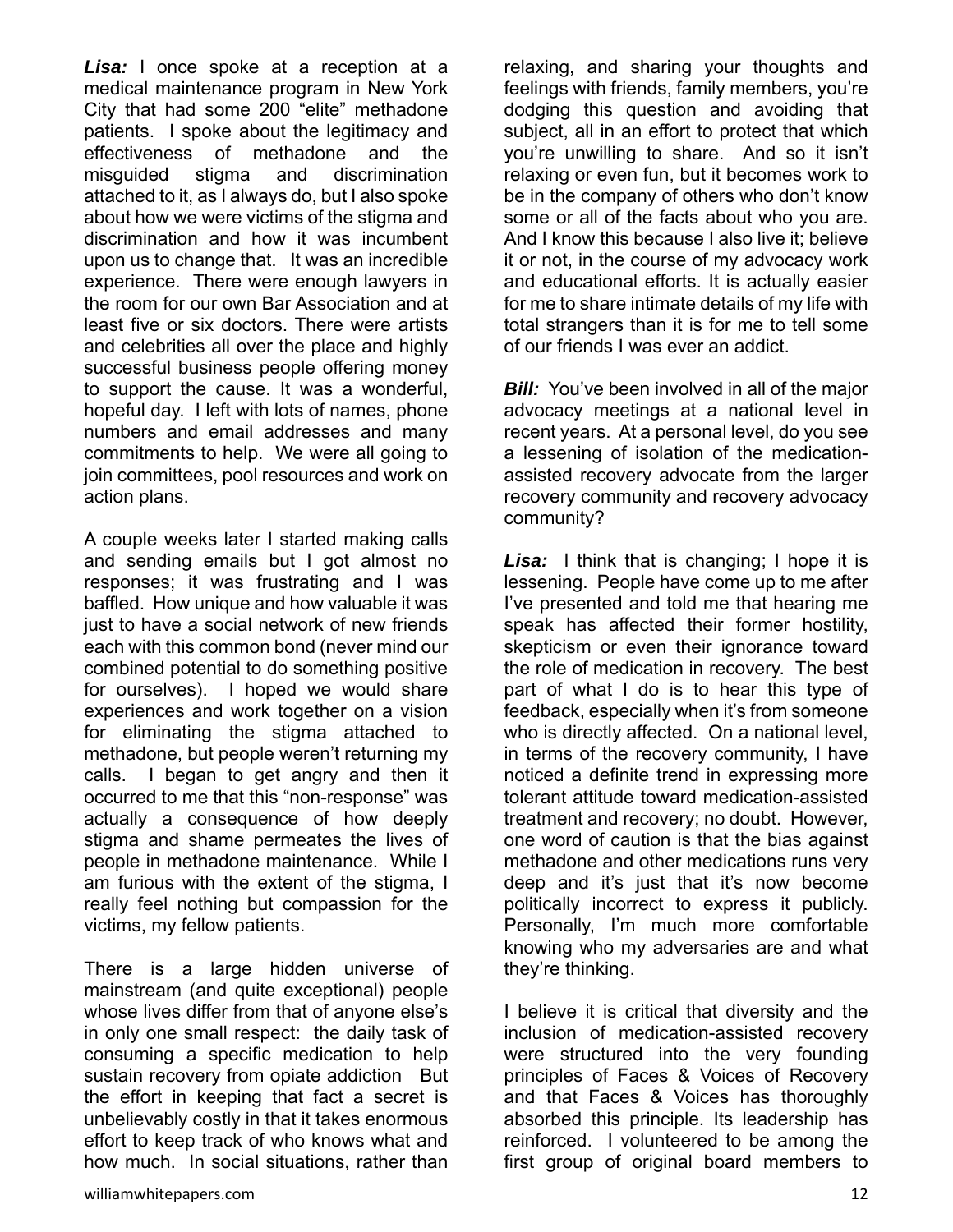rotate off of the board, my term expires this July. I will remain diligent, however in making sure other medication-assisted treatment and recovery advocates are authentically and consistently represented on the Faces & Voices board of directors.

**Bill:** What did it mean to you to receive one of the Johnson Institute's America Honors Recovery awards?

*Lisa:* I was very pleasantly surprised about the award. I was very proud, grateful and honored to have my work acknowledged. I'm an advocate for what remains a controversial "treatment" (medications) among the traditional field of addiction treatment providers, professionals/clinicians and people in recovery. The pleasant surprise came from realizing that my status as a very vocal (and not always diplomatic) advocate for a controversial treatment and recovery path didn't intimidate the Johnson Institute. I felt honored to have been chosen among so many others for this distinction (among a field of many heroes, there aren't many vehicles through which recognition is formalized). While I will always be extremely grateful for having survived the perils of heroin addiction and for forging a bridge to recovery with methadone, this particular award also helped silence my husband's criticisms that my efforts, and our mutual sacrifices, are not acknowledged or appreciated by my peers.

**Bill:** You were part of the planning committee for the first national summit of recovery advocates in Minnesota in 2001. What do you think that first summit experience did in terms of the larger recovery advocacy movement?

*Lisa:* Quite simply, that historical summit was the launching pad for the national recovery advocacy movement, what today is known as Faces & Voices of Recovery.

*Bill:* Following the summit, after Faces & Voices was incorporated, you served as the first chair of its board of directors. From that vantage point, how important do you think

Faces & Voices has been to the whole recovery advocacy movement?

*Lisa:* I think its influence has been central and phenomenal. Faces & Voices of Recovery is THE voice of a unified national recovery advocacy movement. With some very competent people in strategic leadership positions and a highly specialized, dedicated board, we've enjoyed several critical successes; moved to a membership organization and our future is bright with possibilities. We've certainly "arrived" as a permanent fixture in the landscape of stakeholders in the addictions field, and we are poised to play an integral role in the transformation to a more clientcentered, recovery-oriented system of care for the addictions. It would have been impossible in 2001 to predict five years later, we'd have 40,000 people participating in more than 500 Recovery Month events. A lot of this we owe to Faces & Voices, the Johnson Institute's Recovery Ambassadors training, and the work of the local recovery advocacy organizations.

*Bill:* When you look at the larger movement, what do you see as the stakes involved in whether this movement succeeds or fails?

*Lisa:* If we, as recovering people, and our families, take on this issue of stigma and achieve some early successes, it will provide the momentum needed to begin what I often refer to as a "snowball effect"--attracting increasing numbers of people from the shadows of shame and secrecy to join this movement and become known as one of many who have taken full responsibility for the successful management of a chronic disease.

See our faces; hear our voices; feel our numbers! Studies have demonstrated that the more people see and hear us, the more they change their perceptions of addiction recovery. We are not the dangerous, selfish, irresponsible, pleasure-seeking deviants perpetuated by stereotype and an irresponsible media. In fact, as more of us begin to emerge and identify with recovery,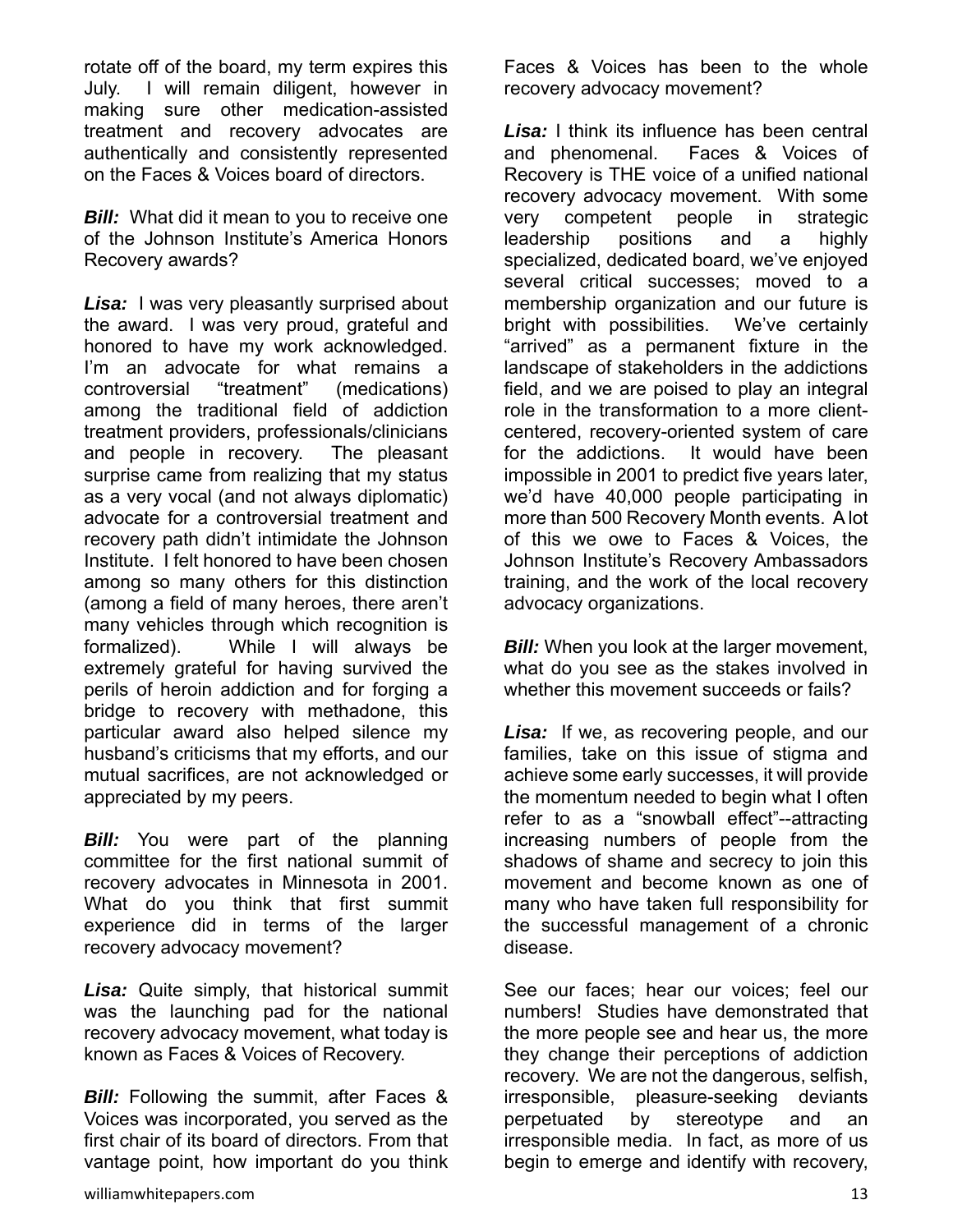the public will realize that they've known us all along; they just didn't know that we also happened to be in recovery. Every reduction in stigma we make lowers the obstacles for others seeking recovery. Maybe I'm idealistic, but I truly believe with the combined momentum of increasing numbers and decreasing stigma, our influence over the public, the field of medicine generally, and the field of addiction treatment is potentially limitless.

Another important element in this "snowball" is that addicts are the population that stands to gain the most from education and information about the disease of addiction and the various services for treatment and recovery support. With an underlying educational foundation about the disease and the wealth of information as to particular services, the addict (and his/her family, and other supports) becomes empowered as a consumer. On the one hand, the information assists consumers to make better, more intelligent, informed decisions in accessing treatment and recovery support services. And the choices made by consumers helps to shape the market and future markets of available services.

I am extremely confident that with the eradication of ignorance and an increasing appreciation for the factual, scientific basis for the disease, the worst stereotypes associated with addiction will begin to fall away; making it more inviting and therefore more likely for people to "come out" and be counted as another face and voice of recovery. What is actually at stake here is not whether or when this snowball moves, because it's already rolling, but where it ought to be directed.

**Bill:** You played a policy advisement role as a Committee member on three Institute of Medicine committees, including the Committee on Crossing the Quality Chasm: Adaptation to Mental Health and Addictive Disorders. What has been your experience serving as an advocate at that level?

*Lisa:* "Crossing the Quality Chasm" was my third experience on an IOM Study Committee. The first Study (Federal Regulation of Methadone) was my initiation to the process. I was a bit awestruck with the credentials of my study colleagues, but I felt as though my perspective as the only consumer advocate was respected and valued. More important, that consumer perspective was very much incorporated into the final recommendations to deregulate methadone maintenance treatment and transition into accreditation, which were ultimately adopted. It's a bit ironic, but I now realize that I was advocating for a more client-centered, recovery- oriented system then, over ten years ago.

My second IOM experience was "Bridging the Gap" between research and practice. In the midst of some of the heaviest-hitting researchers, one of my themes was the advocacy for consumer access to the science. My hope is that by having access to the results of the various research studies, consumers will be able to make better informed decisions about treatment (and recovery) thereby impacting the market with an increased demand for more consumerfriendly services.

 This last experience was by far the most challenging. The "Crossing the Quality Chasm" series for general healthcare had preceded us (behavioral healthcare) and 20 of the 24 members of our committee were from the mental health field. Much of my energy was consumed distinguishing substance use disorder issues from those of mental health and advocating for "consumers." For the first time in my IOM experience, I questioned my ability to adequately represent consumers of addiction services and I agonized over what issues were not being raised, analyzed thoroughly or included in the recommendations. Ultimately, I believe our recommendations encompassed some important principles, but the final product lacked incentives and direction as to how to even begin to implement the enormous systems-wide transformation. I was actually